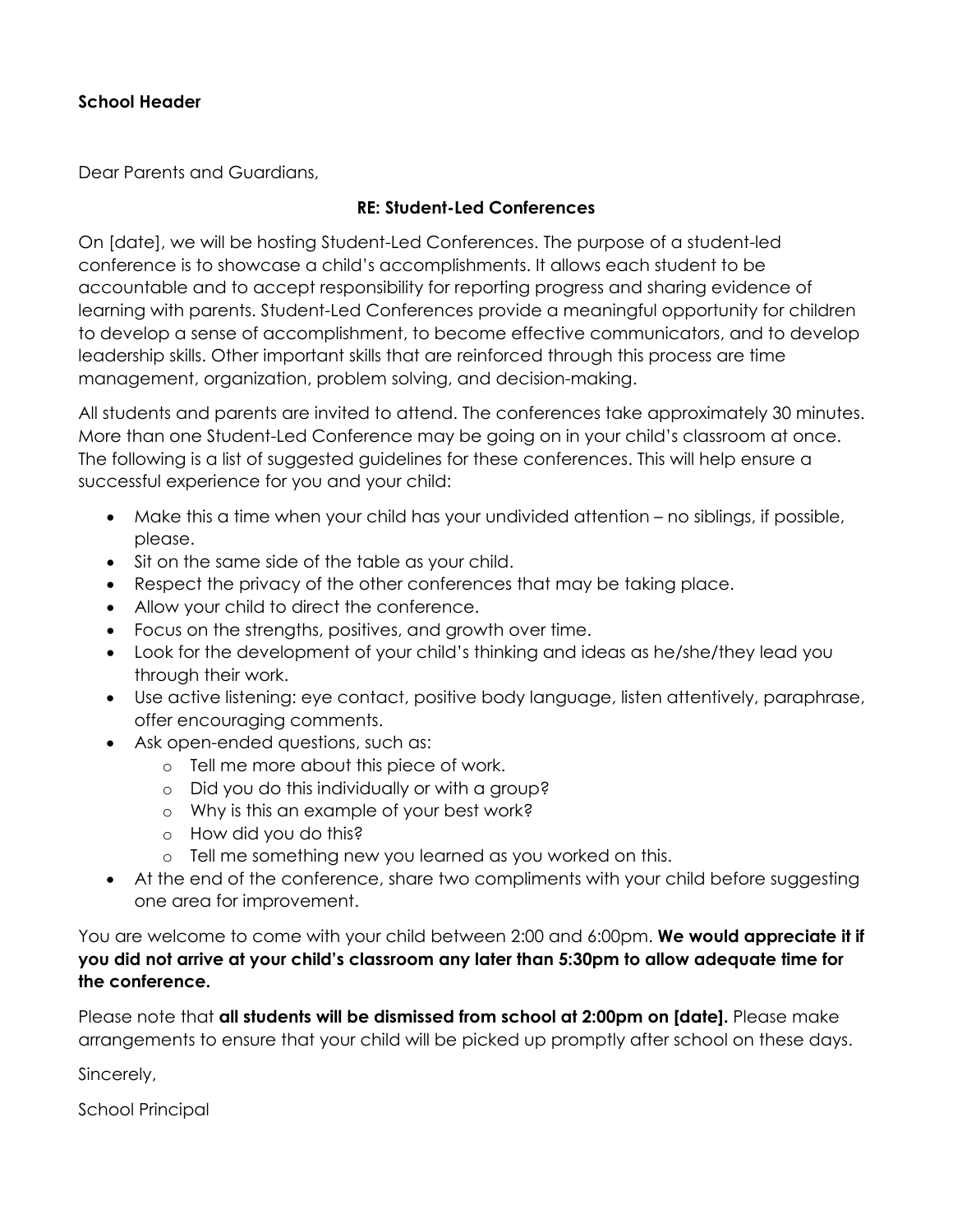# **Welcome to our Student Led Conferences!**

We are excited to show you our learning. This is an opportunity to encourage your child and celebrate accomplishments. The following is a list of suggested guidelines that will help ensure a successful experience for your child:

- Sit on the same side and allow your child to direct the conference.
- Focus on the positives.
- Use active listening: eye contact, positive body language, active listening, offer encouraging comments.
- Ask open ended questions like:
	- **Tell me more about this work.**
	- Why is this an example of your best work?
	- **Tell me something you learned as you worked on this.**

# **Welcome to our Student Led Conferences!**

We are excited to show you our learning. This is an opportunity to encourage your child and celebrate accomplishments. The following is a list of suggested guidelines that will help ensure a successful experience for your child:

- Sit on the same side and allow your child to direct the conference.
- Focus on the positives.
- Use active listening: eye contact, positive body language, active listening, offer encouraging comments.
- Ask open ended questions like:
	- **Fig.** Tell me more about this work.
	- Why is this an example of your best work?
	- **Tell me something you learned as you worked on this.**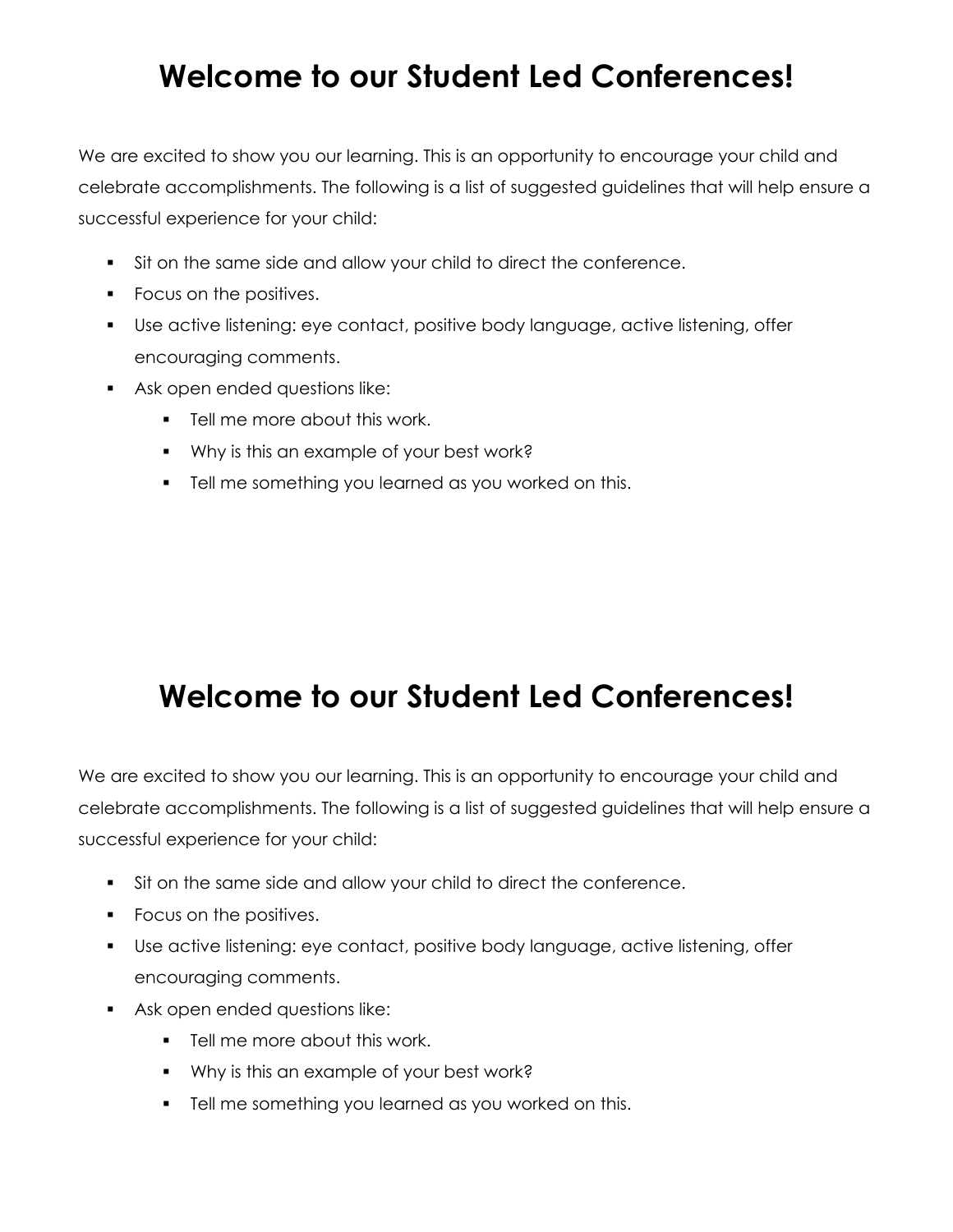### **Student-Led Conferences Agenda:**

- $\Box$  Introduce your parents to your teachers and offer refreshments.
- □ Reflection on goals
- Read a page from your selected book and share Reading duotangs.
- $\Box$  Writing books Students chose and tagged 3 entries that demonstrate growth
- $\Box$  Math
	- o Share notebook
	- o Play a card game like Making Tens Go Fish, Addition War, Doubles War
- □ Show on your iPad:
	- o Writing Share your creative writing story on Office 365
	- o Math Telling Time book, Fractions book, Symmetry, Perimeter of Polygons (grade 4's only)
	- o Math FUN! Challenge parents to a game on Math Tappers addition to 20. Who will win on accuracy and speed?
	- o Science Landforms project in Explain Everything
	- o Social Studies Residential Schools in Book Creator
	- o Christmas Story movie
		- **Share written reflection on Christmas story**
	- o Kindness videos using Sock Puppets made with Kindergarten buddies
	- o Play Kahoot!
- Movement Break Pick an exercise or two to do with your parents!
- $\Box$  Art show your art around the classroom
- $\Box$  At the end of the conference, ask your parents to please fill out the "Two Stars and a

Wish" page and write a positive message. Here are some sentence starters:

|         | I am proud of                                                                           | Two Stars and a Wish |  |
|---------|-----------------------------------------------------------------------------------------|----------------------|--|
| $\circ$ | I really enjoyed                                                                        |                      |  |
| $\circ$ | I appreciate                                                                            |                      |  |
|         | What I noticed                                                                          |                      |  |
|         | $\circ$ My wish or hope for you is                                                      |                      |  |
|         | $\circ$ Thank you for                                                                   |                      |  |
|         | Thank you, parents, for the time you invested in your changes and to continuing to be a |                      |  |
|         | partner in your child's education.                                                      |                      |  |

Sincerely, Ms. Chan



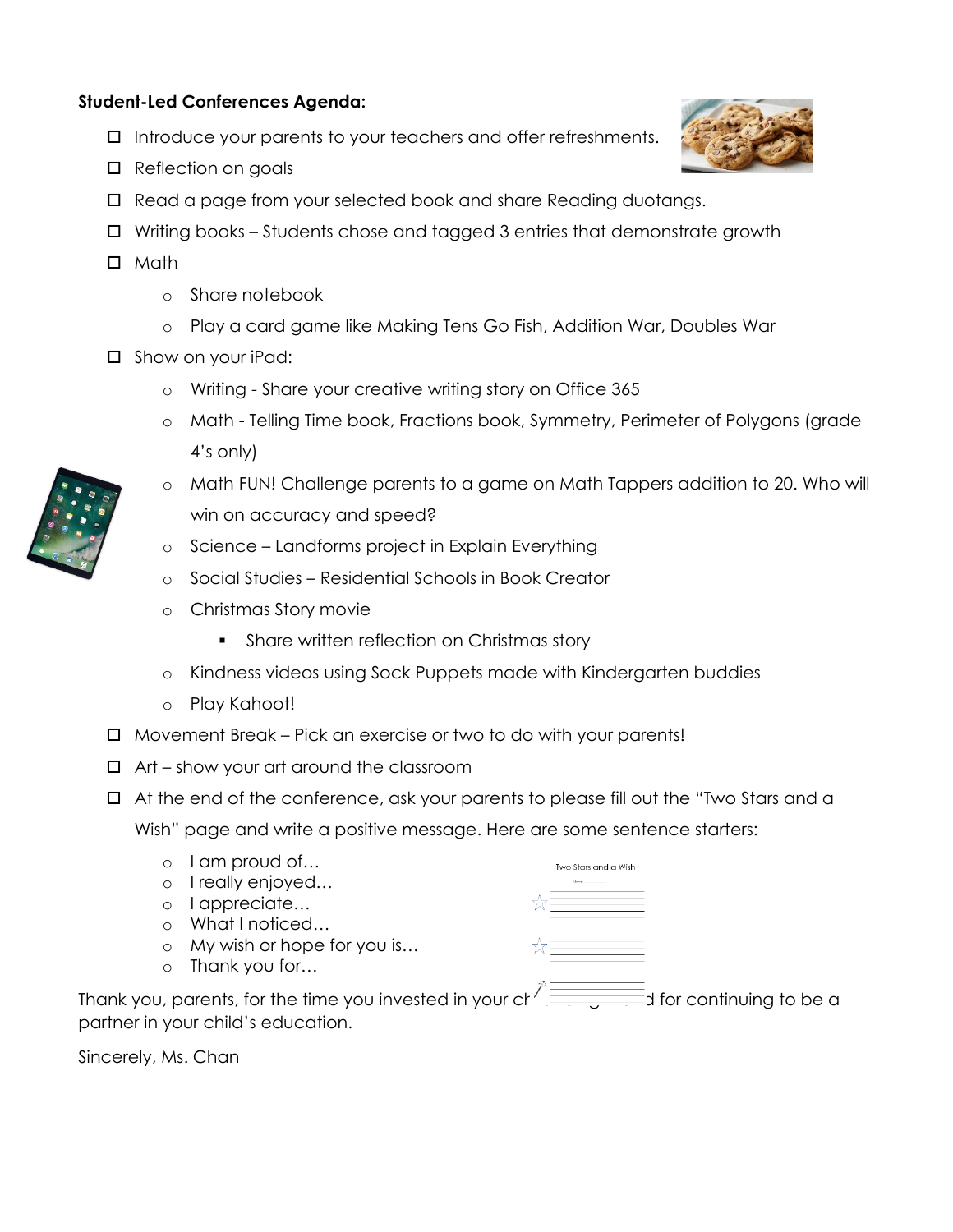| I chose this writing because I want you to notice |  |
|---------------------------------------------------|--|
|                                                   |  |
|                                                   |  |
|                                                   |  |
| I chose this writing because I want you to notice |  |
|                                                   |  |
|                                                   |  |
|                                                   |  |
| I chose this writing because I want you to notice |  |
|                                                   |  |
|                                                   |  |
|                                                   |  |
| I chose this writing because I want you to notice |  |
|                                                   |  |
|                                                   |  |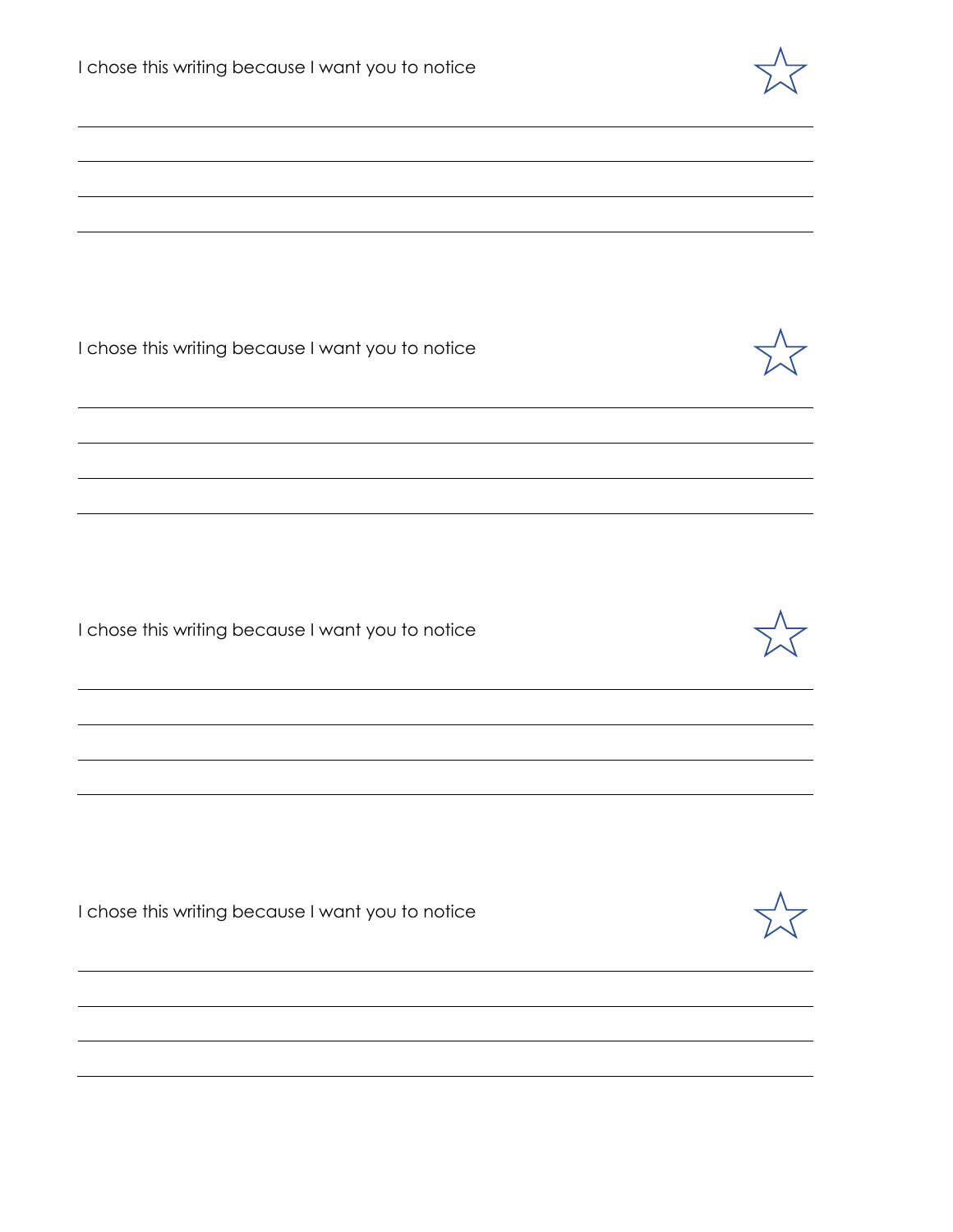## **Reflections on My Goals**

Name \_\_\_\_\_\_\_\_\_\_\_\_\_\_\_\_

Reading – My goal was

Writing – My goal was

Speaking – My goal was

Listening – My goal was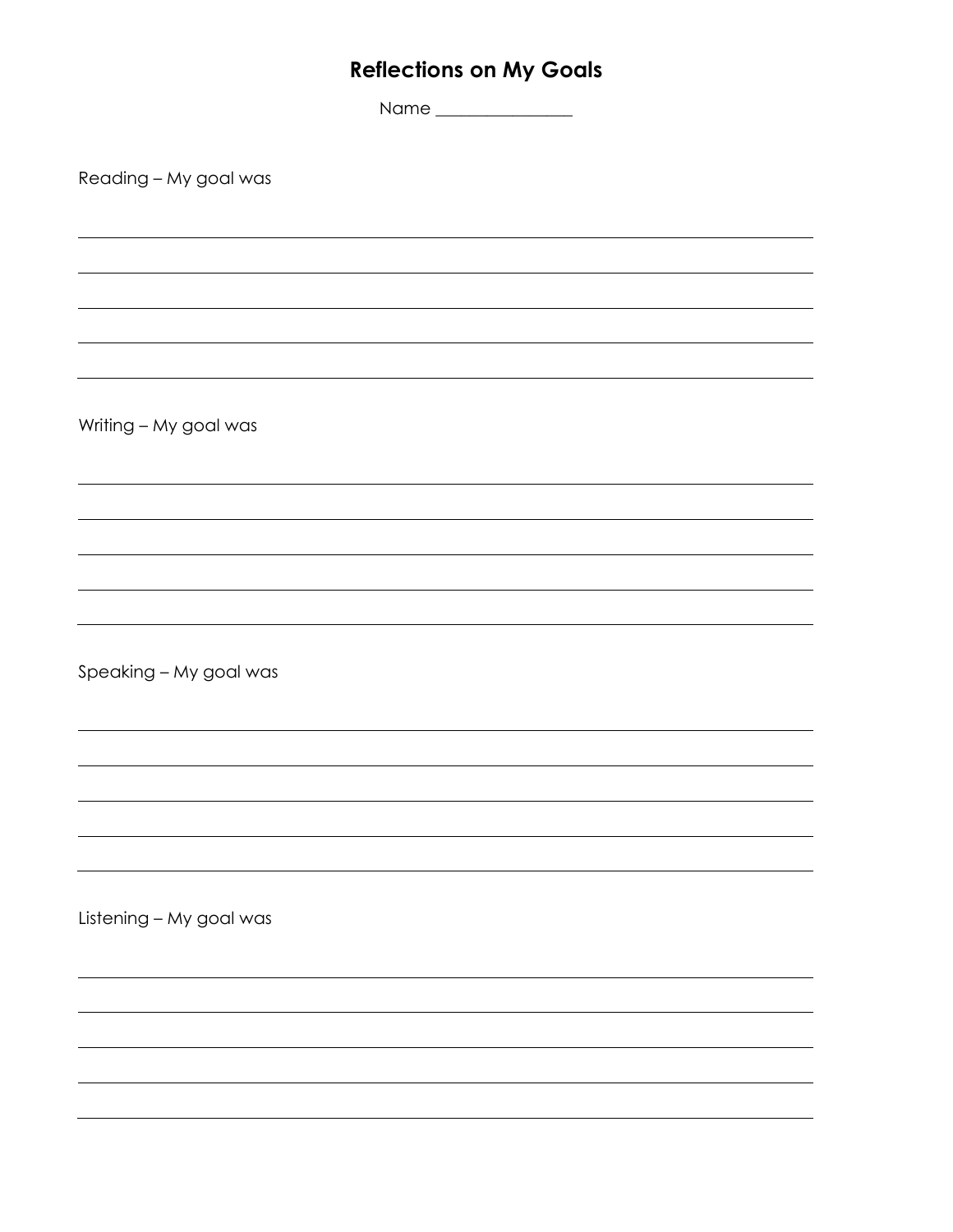# Two Stars and a Wish

Name \_\_\_\_\_\_\_\_\_\_\_\_\_\_\_